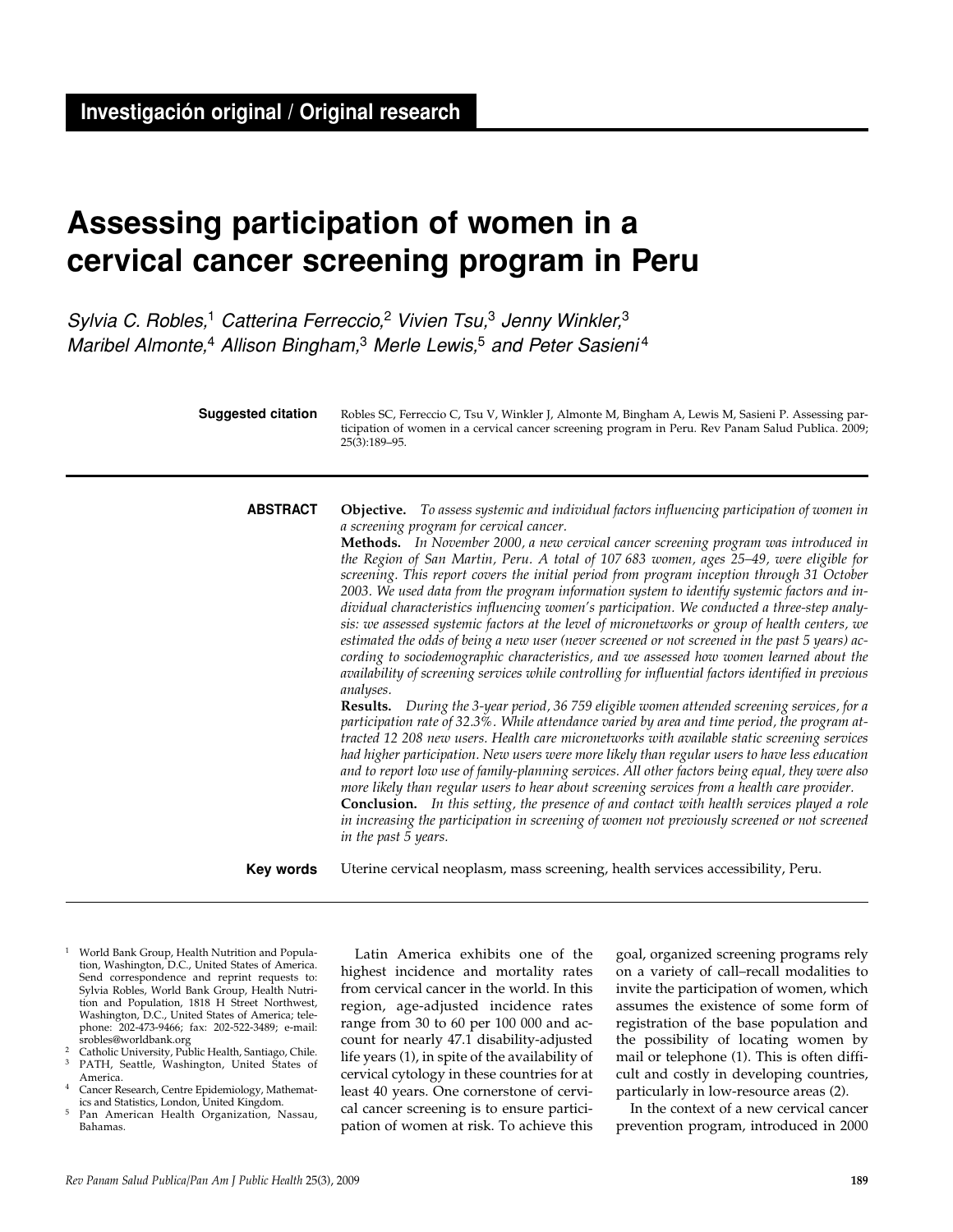in the region of San Martin, Peru, women were invited to participate in screening. The program was named TATI, a Spanish acronym for screening and immediate treatment. We established an evaluation project with the following overall objectives: (1) to implement and evaluate a screening and treatment model for the prevention of cervical cancer, based on visual inspection of the cervix uteri, in a resource-constrained setting; and (2) to assess the possibility of achieving 80% participation of the target population in 3 years, as required by the guidelines of the Peruvian Ministry of Health. Before this time, as in other Latin American countries, cytology-based opportunistic screening was available in public health services (3, 4).

In Peru, in this setting, there were no statistics on the proportion of eligible women screened, nor was there any information about women not being reached. Screening services were offered at women's request and at the suggestion of health care providers but not through systematic outreach or in-reach efforts. When project TATI started, we implemented an information system for the participating health services. In this paper, we use readily available data from this information system to report on participation in TATI of women who were never or infrequently screened (new users).

## **MATERIALS AND METHODS**

#### **Study setting**

The study was conducted in the Peruvian Amazonia in the Region of San Martin. The estimated population for the year 2000 was 769 331 inhabitants. This region, one of the decentralized Directorates of Health within the Peruvian health care system, is divided into 11 health networks and 57 health micronetworks. A health micronetwork consists of one or two health care centers, staffed by a physician, nurses, and community health workers, and five or six health posts, staffed by nurses. In most cases, three to six micronetworks form a health network. Altogether, there are 51 health centers and 280 health posts. The project trained one physician– nurse team per network and equipped health services to provide cervical cancer screening and treatment services. A detailed description of the full study and

activities conducted in Peru by the Pan American Health Organization, PATH, and the Ministry of Health is published elsewhere (5).

#### **Eligible population**

The target population was 107 683 women, ages 25–49 years, residing in San Martin. Although national guidelines limit screening to ages 30–49 years, we included the age group 25–29 at the request of the Ministry of Health to assess the possibility of extending screening to this younger group. We used census data available to the reproductive health program to identify the population of women within the age range by locality. At the point of service, through a short interview, a nurse assessed eligibility for screening. Women were not eligible if previously diagnosed with cervical cancer, never had sexual intercourse, had a total hysterectomy or conisation of the cervix uteri, or were pregnant at the time of the interview. Nurses assessed whether a woman was pregnant by asking for the date of the last menstrual period; if it was more than 6 weeks ago, they asked women to return for screening 3 months after delivery or termination of pregnancy.

### **Outreach, awareness-raising, and recruitment procedures**

At the level of micronetworks, 79 promotion teams were established to encourage participation in the program. Each team included a community health worker from a local health center and a community leader. These teams carried out educational activities locally and through mobile campaigns in advance of a visit by a screening team to a health post. Women were invited to participate in cervical cancer screening during routine visits to the health center and through outreach activities by community promotion teams. These activities included the following: (1) holding awareness-raising meetings on cervical cancer prevention and (2) leading more in-depth education sessions on the topics of "knowing my body," vaginal infections, cervical cancer, and self-esteem. These teams also organized advisory groups of local dignitaries and community leaders to strengthen communitylevel support for activities to prevent cervical cancer.

#### **Project management**

The project was conducted in partnership with the Ministry of Health; recruitment started on 1 November 2000 and continued through 31 October 2003, expanding for a total of 36 months. The project was approved by the Ethical Committee of the Ministry of Health of Peru and the Ethics Committee of the Pan American Health Organization. An office was established in Tarapoto, San Martin, to coordinate the fieldwork, monitor progress, supervise screening activities in health centers, supervise community promotion teams, perform data entry, and maintain the database of the information system. The local team prepared monthly reports for the national and international teams to facilitate ongoing review. No payments beyond their regular government salaries were made to personnel from the Ministry of Health, including those providing direct patient care, so that conditions could be as close to "real life" as possible.

#### **Data collection and management**

To prevent data collection overload at the point of service, forms for new procedures were designed and incorporated as part of the information system of the Ministry of Health. A nurse conducted an interview to obtain information on age, marital status, years of education, tobacco use, pregnancies, parity, lifetime number of sexual partners, having ever visited health services for contraception, and how they learned of screening services. Data drawn from the database of community promotion activities and from project monitoring records for each micronetwork included the following: mobile screening campaigns conducted; months screening service was available in each health care center; number of health services per micronetwork; number of advisory group meetings; accessibility to nearest screening facility through an assessment score, which included transportation, distance, and time; and record of each educational session conducted.

In each network, health centers and health posts sent forms to the lead health center, where forms were reviewed for completeness, and missing information was directly requested from the referring health center. The forms were then sent to the TATI office where trained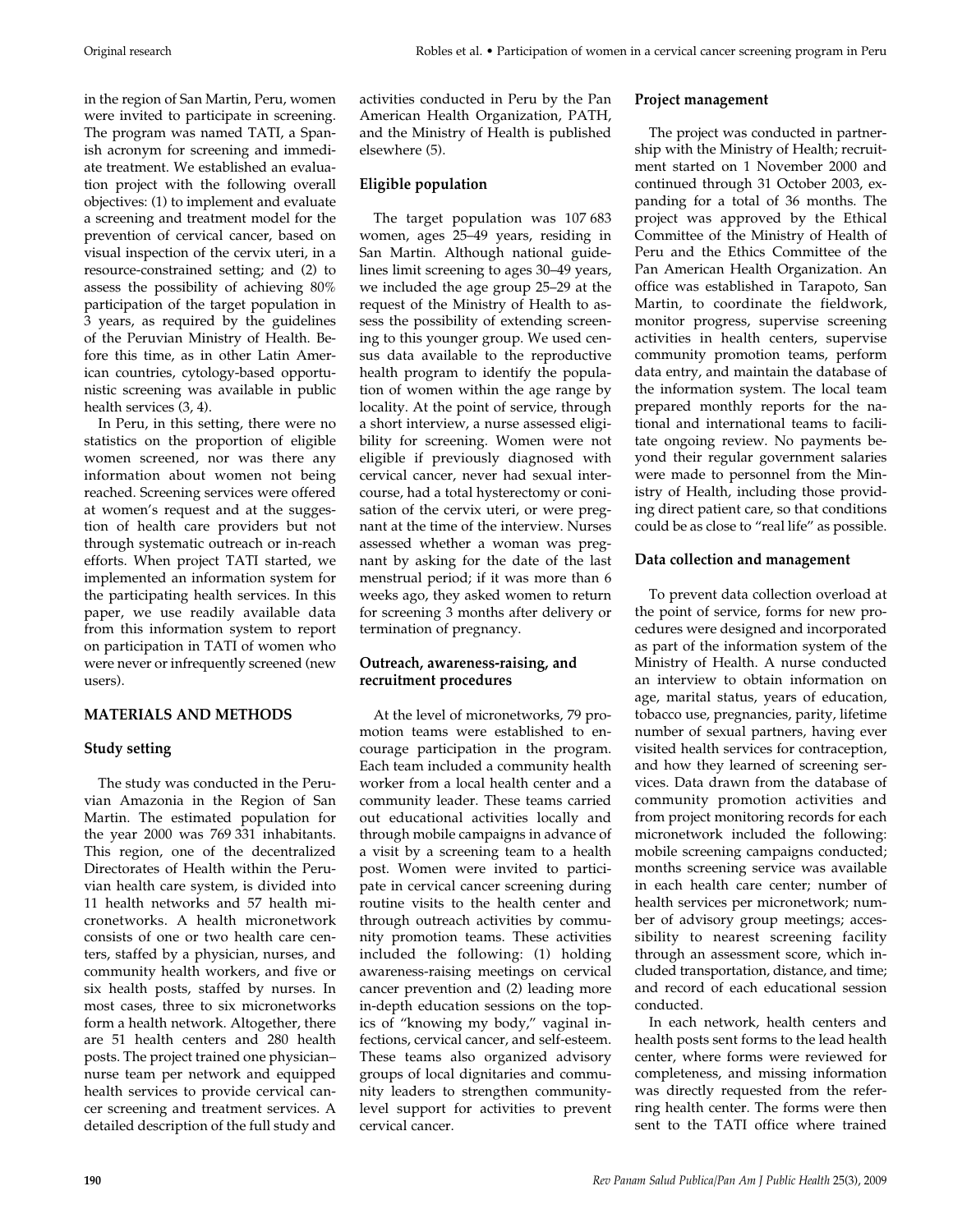staff reviewed, coded, and entered the information into a database. We established a data entry protocol and designed a program to identify inconsistencies as well as duplicates should women return for screening during the 3-year period.

## **Data analysis**

After a description of the participation of women in the screening program over the period under study, we conducted a three-step analysis. First, we evaluated how factors related to characteristics and activities of the health micronetworks affect women's participation. The purpose of this analysis was to identify systemic factors that could plausibly explain any variability in women's screening participation rates across micronetworks. Second, we assessed the personal characteristics of women who were new users compared with women who had been screened within the preceding 5 years. Third, to understand how women learned of screening services, we carried out an analysis that allowed us to control for both micronetwork systemic factors and individual factors, since both influenced the participation of women in the screening program.

In the first analysis, the health micronetwork was the unit of analysis. We classified micronetworks according to the size of the population of women aged 25–49 years. Small micronetworks had fewer than 1 300 women, midsized micronetworks had 1 300 to 3 999 women, and large micronetworks were urban areas with 4 000 or more women in the eligible age group. The dependent variable for this analysis consisted of screening participation percentages for each micronetwork. Independent variables included indicators representing service accessibility, service availability, and intensity of promotional efforts. For service accessibility and availability, the indicators included the following: (1) number of mobile screening campaigns carried out in health micronetworks during the project, (2) presence or absence of screening services in the health network during the specified time period, and (3) ease of access to the nearest screening facility (transport, distance, time). We measured the intensity of promotional efforts through (1) the number of educational sessions led by promotion team members, (2) the number of sensitization

events led by promotion team members, (3) the number of person-months of promotional activities, and (4) the number of advisory group meetings held during the project.

Since the ratio of promotion team to population was usually larger in smaller micronetworks than in midsized and large ones, we included the total eligible screening population for each micronetwork as an additional control factor. We combined data in a Microsoft Access 2000 (Microsoft Corporation) file and used SYSTAT 11.0 to carry out a backward stepping multiple regression analysis following steps outlined in SYSTAT's manual. The significance level was set at  $p \leq 0.01$ . In the model, we used log transformations for advisory group activity levels, education sessions, personmonths of promotional activities, and number of mobile campaigns. Because preliminary analysis showed that colinearity between micronetwork size and the number of mobile campaigns was high and micronetwork size was a more favorable model candidate, we dropped the number of mobile campaigns. We used principal components analysis to treat colinearity problems seen with the number of educational sessions and the number of person-months of promotional activities. These two variables yielded high factor loadings (0.941), formed a highly reliable scale (Cronbach's  $\alpha$  = 0.87), and were combined to create a single scale measuring the intensity of educational promotion activities. Higher scores represent higher promotional activity levels. No analysis for systemic factors was possible for urban micronetworks, since there were only five.

The second step consisted of estimating the odds of participation for new users. We defined as "regular users" women who reported having been screened in the preceding 5 years; we defined them as "new users" if they had not been screened during the preceding 5 years or if they had never been screened. We compared regular and new users according to sociodemographic characteristics, reproductive health history, and use of health services for contraception, using odds ratios to approximate the relative risk of being a new user. We conducted univariate analysis using  $\chi^2$  for categorical variables and a *t*-test for continuous ones, accepting an α error of 0.01, given the size of the population studied. On the basis of these

results, we examined the associations among variables and status (being a new user) for possible confounding and adjusted accordingly, using logistic regression to estimate odds ratios and 95% confidence intervals (CI). We used Stata 9.0 for these analyses.

The guidelines of the Ministry of Health indicate that screening should start at age 30, but a preliminary analysis showed that 77% of women below age 30 reported being screened in the preceding 5 years, thereby complicating our definition of regular users. According to guidelines, women not screened before age 30 should not be considered new users because they were not yet officially eligible, but the prevailing practice was to screen all women of reproductive age. We first excluded from analysis women under age 30 not screened in the preceding 5 years and then included them as regular users.

In both cases, results did not differ significantly from considering women in this age group in the same manner as in other age groups, according to their reported screening history. Therefore, we present the analysis with the same definition of new and regular users applied consistently across age groups. Within the new users group, we compared neverscreened women with those who were screened previously, but not within the last 5 years, on all sociodemographic and reproductive health variables. Since they did not differ significantly in any of the variables (data not shown), we pooled the never and infrequently screened and defined both as new users.

In the third step, we used fixed-effects conditional logistic regression to assess how women learned about screening services. This model accounts for the factors at the micronetwork level and at the same time lets us control for factors associated with being a new user at the individual level, hence decreasing bias in the comparison of the different ways women learned about screening services.

## **RESULTS**

During the period beginning 1 November 2000 through 31 October 2003, 36 759 women attended cervical cancer screening services in the region of San Martin, Peru. Overall, 32.3% of the 107 683 women ages 25–49 were screened, less than half of the expected 80% participation rate. The number of women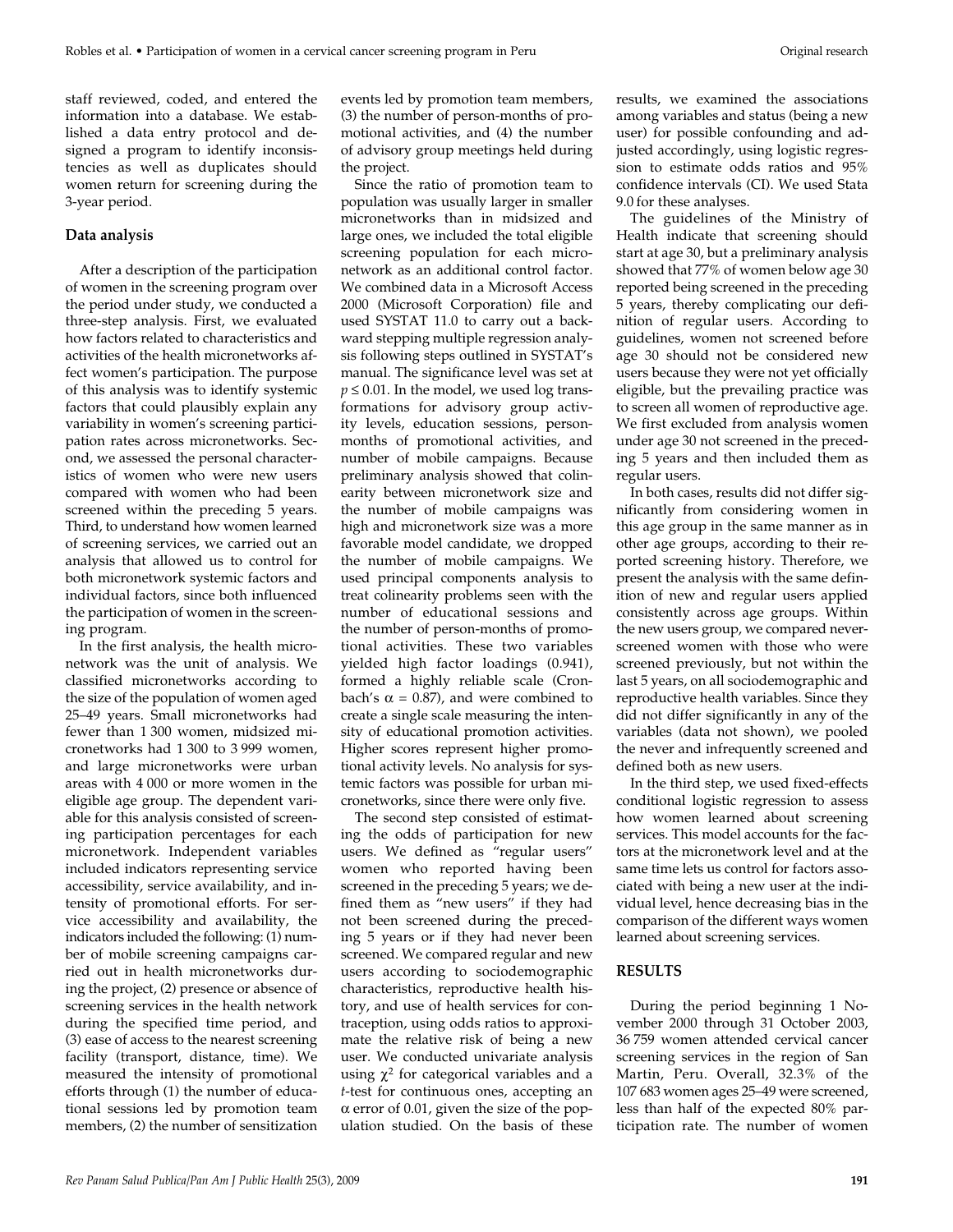

**FIGURE 1. Progress of screening coverage in San Martin, Peru, November 2000–October 2003**

screened per month varied throughout the period (Figure 1). Fewer women were screened in the first and second months of the project, as clinics were incorporating visual inspection into their services. In the subsequent months, health services screened an average of 1 022 women per month. Screening activity increased steadily from November 2000 through August 2001, decreased slightly in October 2001, and continued to decrease in December 2001, reaching its lowest level in February 2002 when only 424 women were screened.

A dengue outbreak in the main cities of the region peaked in January 2002. At the same time, a yellow fever epidemic and heavy rainfall challenged public health control of these vector-borne diseases in San Martin; health authorities instructed staff to prioritize dengue and yellow fever control efforts over all other activities. In March, screening activity increased again but followed an irregular pattern during the year. As in the previous year, in January 2003 a new yellow fever outbreak and flooding coincided with decreased screening activity. A campaign to complete activities at the end of the study period resulted in a large increase in the number of women screened in the last month.

Overall, 12 208 (33.2%) women were new users, of whom 7 056 had never been screened and 5 152 reported previous screening but not within the past 5 years. Participation was slightly higher in midsized micronetworks (35.5%) than in urban (30.7%) and small (30.0%) micronetworks (Table 1). In small micronetworks, almost 40% of women screened were new users and 22.1% had never been screened before. Conversely, large micronetworks in urban areas screened a higher proportion of women who had also been screened in the preceding year. Thirty-eight of a total of 57 micronetworks had screening facilities or static services; most of these services were located in midsized and urban micronetworks. Overall, small micronetworks were poorly served by both static and mobile services. In addition, the average number of promotional activities was lower in small micronetworks than in midsized and urban micronetworks.

Results from the multivariate analysis showed two main effects on participation totals that explained 32% (adjusted *R*2) of the overall variance of participation. First, the intensity of education session activity levels carried out at the micronetwork level had a positive effect on participation totals (coefficient = 6.036, 95% CI = 2.782–9.290, *p* < 0.001). Second, the availability of static screening services in the micronetwork positively affected participation totals (coefficient = 10.824, 95% CI = 3.447–18.202, *p* < 0.005). The rest of the variables did not contribute significantly. These results should be treated cautiously since 68% of the variance found in the dependent variable was not explained by variables examined in this analysis.

In the analysis at the individual level, we found that new users tended to be older than regular users, but the difference was not significant once we accounted for parity, years of education, and visits to health centers for contraception. The odds of being a new user decreased significantly as years of education increased (Table 2). In addition, after adjusting for other factors, women who had never visited health centers for family-planning services were 1.5 times more likely to be new users than were women who regularly visited health centers. For highly multiparous women (seven or more live births), the odds of being a new user did not differ from those of nulliparous women; yet women with one to six children were significantly less likely to be screened.

A total of 32 839 participants (89.3%) reported how they learned of the availability of screening services; among these women 11 312 (34.4%) were new users. After adjusting for micronetwork attended, history of use of familyplanning services, and years of education new users were more likely to report having heard of screening services through contact with health care providers or with a member of the TATI team, although results were marginally significant only for the latter (Table 3).

#### **DISCUSSION**

In the 3-year period studied, the program achieved participation of 32.3% of women ages 25–49 years. To be consistent with Ministry of Health guidelines in Peru that recommend a 3-year interval for cervical cancer screening, at least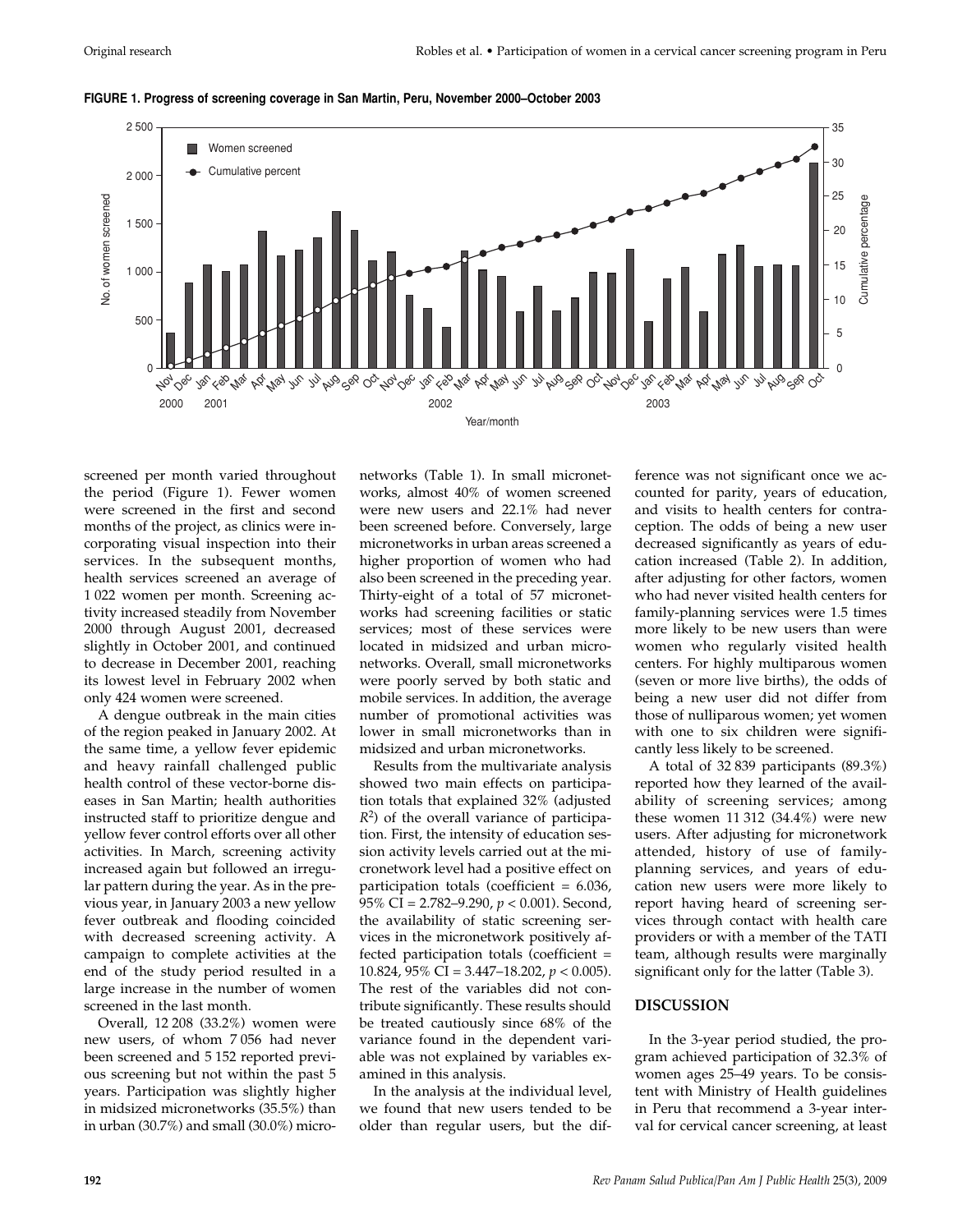|                                            | Small<br>micronetworks | Midsized<br>micronetworks | Large urban<br>micronetworks <sup>a</sup> | Total   |
|--------------------------------------------|------------------------|---------------------------|-------------------------------------------|---------|
| Eligible population (census 2000)          | 29 168 (29 283)        | 42 736 (42 738)           | 41 820 (41 822)                           | 113 724 |
| Participation                              |                        |                           |                                           |         |
| Total women screened (percent)             |                        |                           |                                           |         |
| Women newly screened                       | 8 761 (30.0)           | 15 150 (35.5)             | 12 848 (30.7)                             | 36 759  |
| (never screened as percent of screened)    | 1 933 (22.1)           | 2 907 (19.2)              | 2 036 (15.9)                              | 6876    |
| Total new users                            |                        |                           |                                           |         |
| (as percent of women screened)             | 3 477 (39.7)           | 4 877 (32.2)              | 3 854 (30.0)                              | 12 208  |
| Women screened previous year               |                        |                           |                                           |         |
| (percent of women screened)                | 1 082 (12.4)           | 2 596 (17.1)              | 2 587 (20.1)                              | 6 2 6 5 |
| Service access and availability            |                        |                           |                                           |         |
| Total micronetworks                        | 32                     | 19                        | 6                                         | 57      |
| Total micronetworks with screening         |                        |                           |                                           |         |
| facilities (static services)               | 6(18.8%)               | 16 (84.2%)                | $6(100\%)$                                | 28      |
| Average mobile screening campaigns (range) | $11.6(3 - 30)$         | 26.7 (10-67)              | 47.1 (22-99)                              |         |
| Access to nearest screening facility       |                        |                           |                                           |         |
| Micronetworks with poor access             | 10                     | 2                         | 0                                         | 12      |
| Micronetworks with good access             | 17                     | 15                        | 5                                         | 37      |
| Community-based promotional efforts        |                        |                           |                                           |         |
| Average advisory group meetings (range)    | $5.0(0-21)$            | $7.3(0-48)$               | $4.7(0 - 15)$                             |         |
| Average educational sessions led by        |                        |                           |                                           |         |
| promotion team members (range)             | 54.8 (15-181)          | 103.3 (11-354)            | 171.7 (108-301)                           |         |
| Average sensitization events (range)       | $15.6(2 - 34)$         | 38.1 (16-116)             | 81.0 (36-114)                             |         |
| Average person-months promotional          |                        |                           |                                           |         |
| activities (range)                         | 88.6 (65-163)          | 125.1 (70-329)            | 172.8 (76-447)                            |         |
|                                            |                        |                           |                                           |         |

**TABLE 1. Coverage and promotion activities across different-sized micronetworks, San Martin, Peru, 2000–2003**

a Descriptive variables for large micronetworks are presented for comparison purposes.

2 300 women should have been screened every month to achieve 80% participation. This level of screening was observed only in 2 of the 36 months studied. Competing demands on health personnel, in the form of other campaigns or outbreak responses, coincided with some of the most obvious drops in screening rates during the period.

Our analysis of systemic factors revealed that community promotional activities and the presence of static screening services are important for screening participation. Static screening services, however, are found mostly in midsized health micronetworks. At the individual level, lower levels of education and low utilization of health centers for family planning are independently associated with being a new user, thus pointing toward a vulnerable population in which screening could be increased. Reinforcing the role that health services play in women's decision to be screened, new users were slightly more likely to have learned of screening services through health care staff.

In this study, we used only information that would have been collected through routine health services and did not interview women who were not screened. Nonetheless, population surveys conducted in Latin America show

| TABLE 2. Association between women's characteristics and being a new user, San Martin, Peru, |  |
|----------------------------------------------------------------------------------------------|--|
| 2000-2003                                                                                    |  |
|                                                                                              |  |

| Characteristic                                                                      | Regular<br>users<br>(percent)                    | New<br>users<br>(percent)                        | Adjusted<br>odds ratio<br>for new<br>user           | 95% CI                                                                                             |
|-------------------------------------------------------------------------------------|--------------------------------------------------|--------------------------------------------------|-----------------------------------------------------|----------------------------------------------------------------------------------------------------|
| Total                                                                               | 24 551                                           | 12 208                                           |                                                     |                                                                                                    |
| Age<br>$25 - 29$ <sup>a</sup><br>$30 - 34$<br>$35 - 39$<br>$40 - 44$<br>$45 - 49$   | 28.9<br>26.8<br>21.7<br>14.1<br>8.5              | 28.9<br>23.3<br>20.2<br>15.2<br>12.4             | 1.0<br>0.85<br>0.82<br>0.84<br>0.88                 | $0.79 - 0.90$<br>$0.76 - 0.89$<br>$0.77 - 0.93$<br>$0.78 - 1.00$                                   |
| Years of education<br>None<br>$1 - 2$<br>$3 - 5$<br>$6 - 8$<br>$9 - 11$<br>$12 + a$ | 4.6<br>6.8<br>29.3<br>23.1<br>25.1<br>11.1       | 9.0<br>10.6<br>31.9<br>23.3<br>19.0<br>6.2       | 4.34<br>3.16<br>2.06<br>1.95<br>1.50<br>1.0         | $3.53 - 5.33$<br>$2.63 - 3.78$<br>$1.83 - 2.31$<br>$1.73 - 2.19$<br>$1.36 - 1.66$                  |
| Visit health services for family planning<br>Yes <sup>a</sup><br>No                 | 44.4<br>55.6                                     | 36.0<br>64.0                                     | 1.0<br>1.51                                         | $1.43 - 1.59$                                                                                      |
| Parity<br>Nonea<br>$1 - 2$<br>$3 - 4$<br>$5 - 6$<br>$7 - 8$<br>$9 - 10$<br>$11+$    | 1.9<br>35.5<br>37.0<br>15.9<br>6.4<br>2.3<br>1.0 | 3.4<br>27.7<br>34.9<br>18.6<br>9.2<br>4.1<br>2.1 | 1.0<br>0.45<br>0.52<br>0.59<br>0.83<br>1.07<br>1.17 | $0.39 - 0.52$<br>$0.44 - 0.62$<br>$0.46 - 0.76$<br>$0.60 - 1.14$<br>$0.68 - 1.68$<br>$0.65 - 2.09$ |

a Reference category to estimate odds ratio.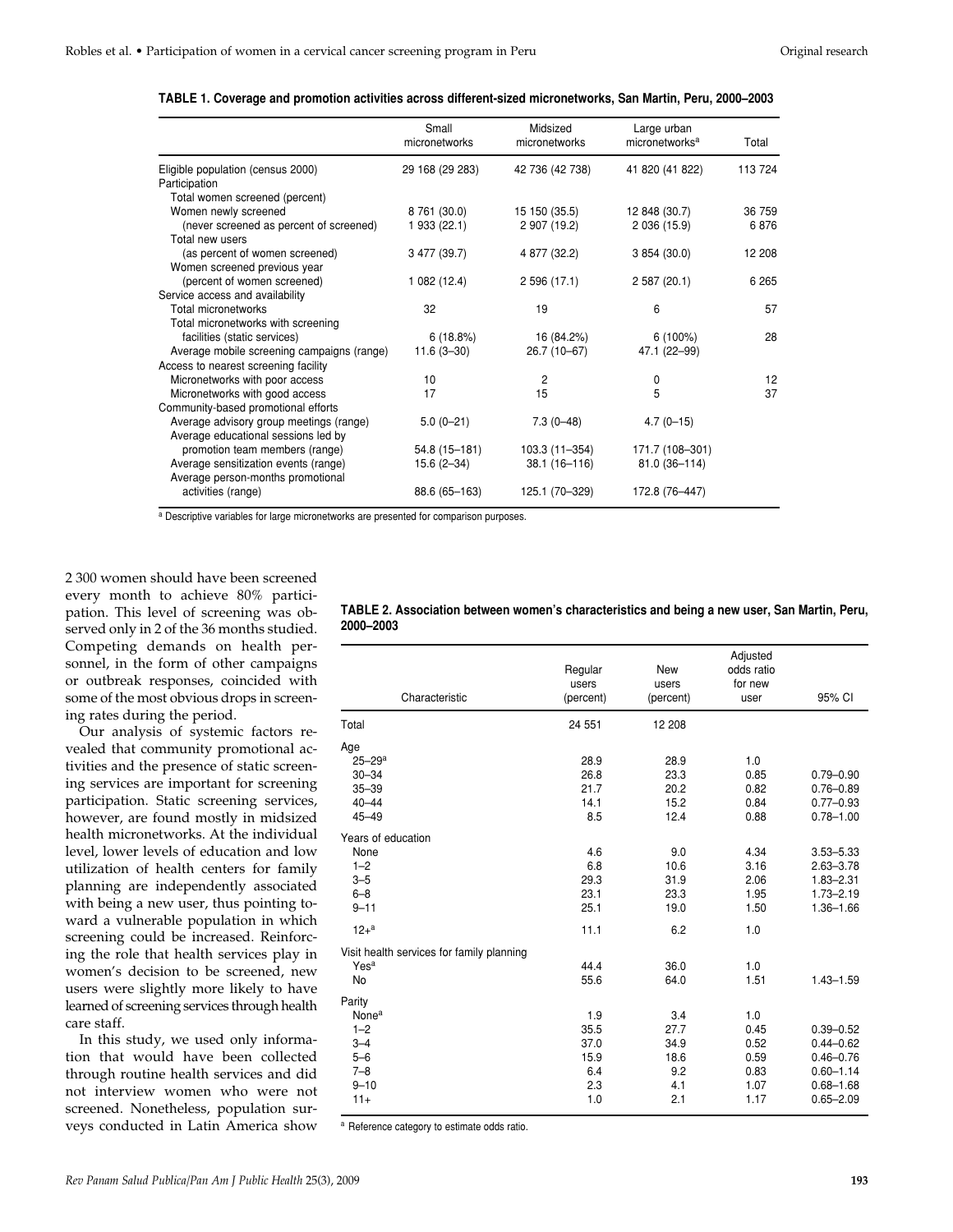**TABLE 3. How women learned of screening services, comparing new users with regular users, San Martin, Peru, 2000–2003**

|                                  | Number of<br>women | Odds ratio <sup>a</sup> | 95% CI        | p-value |
|----------------------------------|--------------------|-------------------------|---------------|---------|
| Attended an educational session  | 14 009             | 0.99                    | $0.79 - 1.25$ | 0.94    |
| Contact with another provider    | 8465               | 1.20                    | $0.99 - 1.46$ | 0.07    |
| Neighbor, friend, or media       | 5954               | 1.00                    | $0.70 - 1.45$ | 0.98    |
| Contact with member of TATI team | 4411               | 1.28                    | $1.00 - 1.65$ | 0.05    |

a Odds ratios adjust for size of micronetwork, presence of static services, history of using family-planning services, and years of education.

that women reporting not being screened in the past 5 years were of lower socioeconomic status, had fewer years of schooling, and had less access to health services than screened women (6–12). Internationally, educational attainment and lack of access to or use of health services have been consistently reported as significant predictors of not attending screening services (1). Qualitative studies in six countries in Latin America identified three main reasons for not having been screened or for being behind schedule: (1) poor access to health services; (2) having priorities other than attending preventive services; and (3) fear of cancer, which is perceived as a fatal disease (13, 14).

A study comparing Latinas and white non-Latinas in the United States found that being Latina was only a minor predictor of use of screening after adjusting for socioeconomic status, which suggests a very limited role of "cultural factors"

and endorses the association of lower socioeconomic status with lack of screening (15). The similarities of our findings with other studies in Latin America and in Latino populations support our assumption that women who were new or infrequent users represent a group of women likely not to be screened.

A caveat of our study is that "previous pap smear" was assessed via questionnaire. No corroboration in medical records was possible. Hence, the study is subject to the well-documented (16–20) recall bias typical of survey data. However, there is no reason to believe that recall bias would have systematically affected our results.

In San Martin, screening was offered free of charge and was integrated into existing primary care services. Midwives who performed screening were responsible for other programs as well. Other large studies evaluating cervical cancer screening have provided special incentives to and relied on dedicated personnel offering screening services in low resource settings (21, 22). Since our objective was to identify the problems that occur in "real life conditions," we did not provide any payments to health personnel, nor did we have fully dedicated clinical staff. Therefore, we consider that the level of participation achieved is close to the real potential of the region, should resources remain similar.

What prompted new users to participate in TATI is not fully clear. However, the marginally significant role of TATI team members and contact with health care providers along with the presence of static services in the first analysis highlight the importance of health services in attracting women to new services.

The program demonstrated its ability to draw in new users not previously reached by cytology-based services, yet it remains important to improve participation of women of low educational status and of those who do not visit health services regularly. These women represent a vulnerable group, who are precisely the ones most in need of cervical cancer screening, and we have yet to find more ways to reach them effectively.

**Disclaimer.** The findings, interpretations, and conclusions expressed in this paper are entirely those of the authors and do not represent the views of the World Bank, its executive directors, or the countries they represent.

#### **REFERENCES**

- 1. International Agency for Research on Cancer, World Health Organization. Handbooks of cancer prevention. Vol. 10: cervix cancer screening. Lyon: IARC Press; 2005.
- 2. Marrett LD, Robles S, Ashbury FD, Green B, Goel V, Luciani S*.* A proposal for cervical screening information systems in developing countries*.* Int J Cancer*.* 2002;102(3):293–9.
- 3. Lewis MJ. A situation analysis of cervical cancer in Latin America and the Caribbean. Washington, D.C.: Pan American Health Organization; 2004.
- 4. Gage JC, Ferreccio C, Gonzales M, Arroyo R, Huivin M, Robles SC. Follow-up care of women with an abnormal cytology in a low-resource setting*.* Cancer Detect Prev. 2003; 27(6):466–71.
- 5. Luciani S, Winkler J. Cervical cancer prevention in Peru: lessons learned from the TATI demonstration project. Washington, D.C.: Pan American Health Organization; 2006.
- 6. de Quadros CA, Victora CG, da Costa JS. Coverage and focus of a cervical cancer preven-

tion program in southern Brazil. Rev Panam Salud Publica. 2004;16(4):223–32.

- 7. Aguilar-Perez JA, Leyva-López AG, Angulo-Nájera D, Salinas A, Lazcano-Ponce EC. Tamizaje en cáncer cervical: conocimiento de la utilidad y uso de citología cervical en México*.* Rev Saude Publica. 2003;37(1):100–6.
- 8. Torres-Mejia G, Salmerón-Castro J, Téllez-Rojo MM, Lazcano-Ponce EC, Juárez-Márquez SA, Torres-Torija I, et al. Characteristics of respondents to a cervical cancer screening program in a developing country*.* Arch Med Res. 2002;33(3):295–300.
- 9. Iván Lucumí Cuesta D, Gómez Gutiérrez LF. Accesibilidad a los servicios de salud en la práctica de citología reciente de cuello uterino en una zona urbana de Colombia. Rev Esp Salud Publica. 2004;78(3):367–77.
- 10. Lamadrid Alvarez S. Knowledge and fears among Chilean women with regard to the Papanicolaou test. Bull Pan Am Health Organ. 1996;30(4):354–61.
- 11. Pinho Ade A, Franca Junior I, Schraiber LB, D'Oliveira AF. Cobertura e motivos para a realização ou não do teste de Papanicolaou no Município de São Paulo. Cad Saude Public*.* 2003;19(Suppl2):S303–13.
- 12. Brenna SM, Hardy E, Zeferino LC, Namura L. Conhecimento, atitude e prática do exame de Papanicolaou em mulheres com câncer de colo uterino*.* Cad Saude Publica. 2001;17(4): 909–14.
- 13. Lazcano-Ponce EC, Castro R, Allen B, Nájera P, Alonso de Ruiz PA, Hernández-Avila M. Barriers to early detection of cervical-uterine cancer in Mexico. J Womens Health. 1999;8(3): 399–408.
- 14. Agurto I, Bishop A, Sánchez G, Betancourt Z, Robles S. Perceived barriers and benefits to cervical cancer screening in Latin America. Prev Med. 2004;39(1):91–8.
- 15. Pérez-Stable EJ, Sabogal F, Otero-Sabogal R. Use of cancer-screening tests in the San Francisco Bay area: comparison of Latinos and